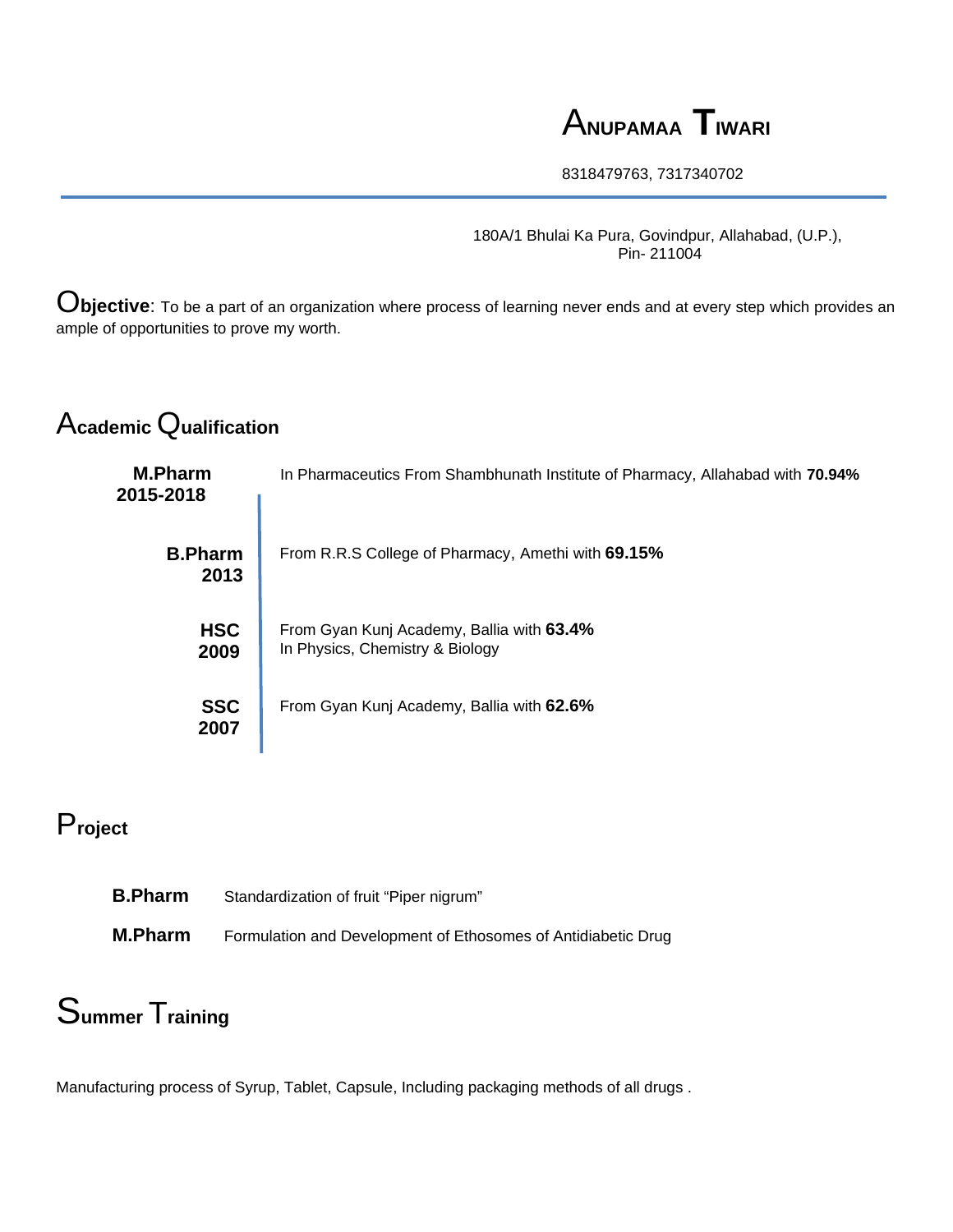### A**chievements and** A**ctivities**

- Attended the National seminar on "**Reformulating Potential Active Molecules: Future Aspects and Challenges"** held in **Shambhunath Institute of Pharmacy.**
- Attended the National seminar on "**Current Scenario of Pharmacists in Healthcare System: A Challenge"**  held in **Shambhunath Institute of Pharmacy.**

### A**rticles**

#### **Review Articles**

- Ethosomes:A Novel Vesicular Carrier System For Therapeutic Applications
- A Review Article On Glimeperide: An Oral Hypoglycaemic Drug
- **EXECT** Microsponge: An augmented drug delivery system
- Niosomes: An Approach Towards Targeted Drug Delivery System
- **Emulgel: A New Approach For Enhanced Topical Drug Delivery**

#### **Research Article**

**Formulation & Evaluation of Antidiabetic Drug** 

### S**kills &** S**trengths**

- $\triangleright$  I am dedicated and result oriented professional
- $\triangleright$  An effective communicator with excellent interpersonal, analytical, problem solving and organizational abilities.
- My Adjustable nature, self confidence and hard work.

## E**xtra-Curricular**

Listening music

### P**ersonal** I**nformation**

Husband's Name: Mr. Ashutosh shukla Date of Birth: 28<sup>th</sup> Feb 1992 Nationality: Indian Languages known: English and Hindi Residential Address: 180A/1 Bhulai Ka Pura, Govindpur, Allahabad, (U.P.), Pin- 211004

### D**eclaration**

I hereby declare that the information given above is true to the best of my knowledge and belief.